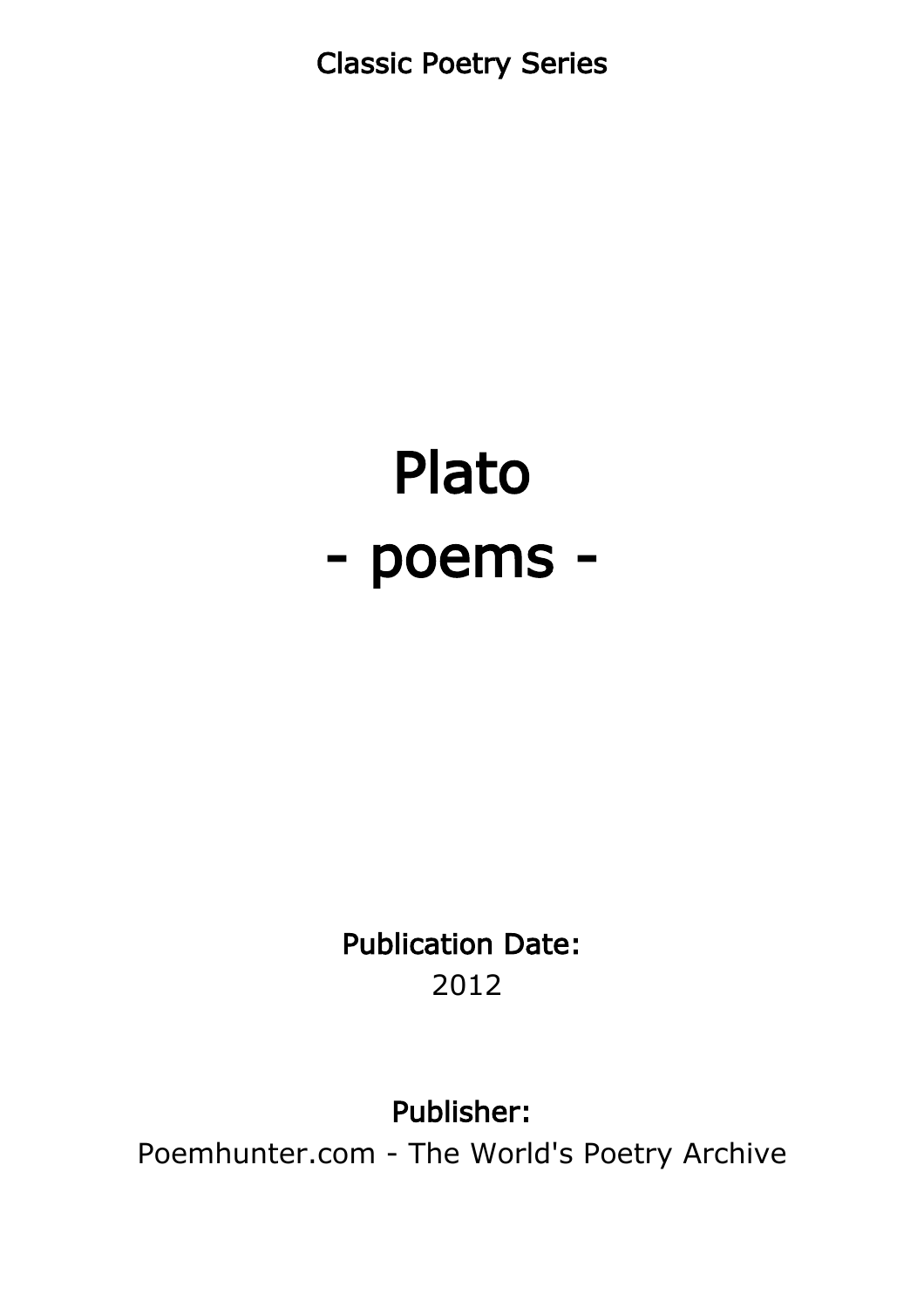## Plato((-))

Plato (Pláton, "broad"; 424/423 BC – 348/347 BC) was a philosopher in Classical Greece. He was also a mathematician, student of Socrates, writer of philosophical dialogues, and founder of the Academy in Athens, the first institution of higher learning in the Western world. Along with his mentor, Socrates, and his student, Aristotle, Plato helped to lay the foundations of Western philosophy and science.

Plato's sophistication as a writer is evident in his Socratic dialogues; thirty-six dialogues and thirteen letters have been ascribed to him. Plato's writings have been published in several fashions; this has led to several conventions regarding the naming and referencing of Plato's texts. Plato's dialogues have been used to teach a range of subjects, including philosophy, logic, ethics, rhetoric, and mathematics. Plato is one of the most important founding figures in Western philosophy.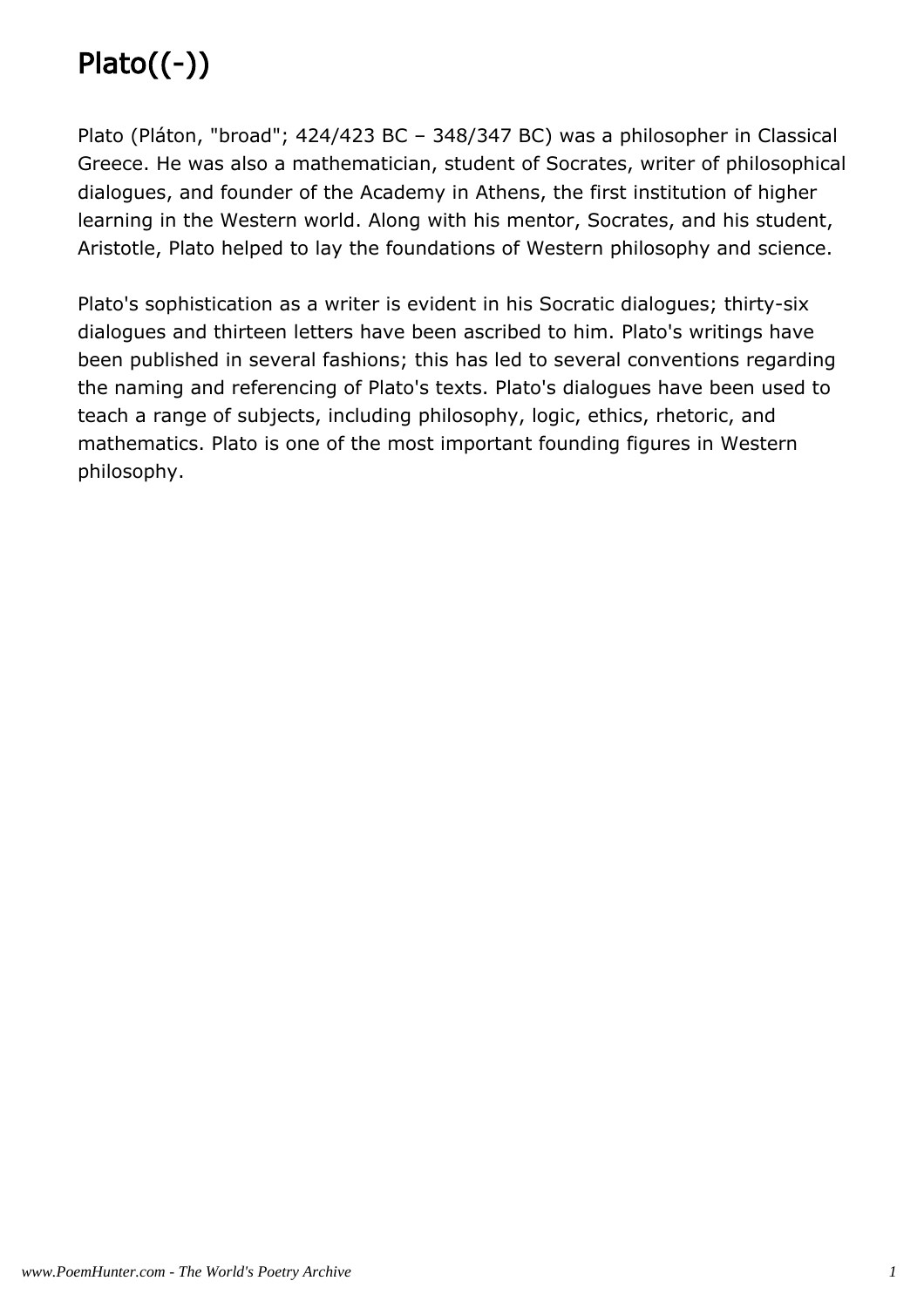#### Love Asleep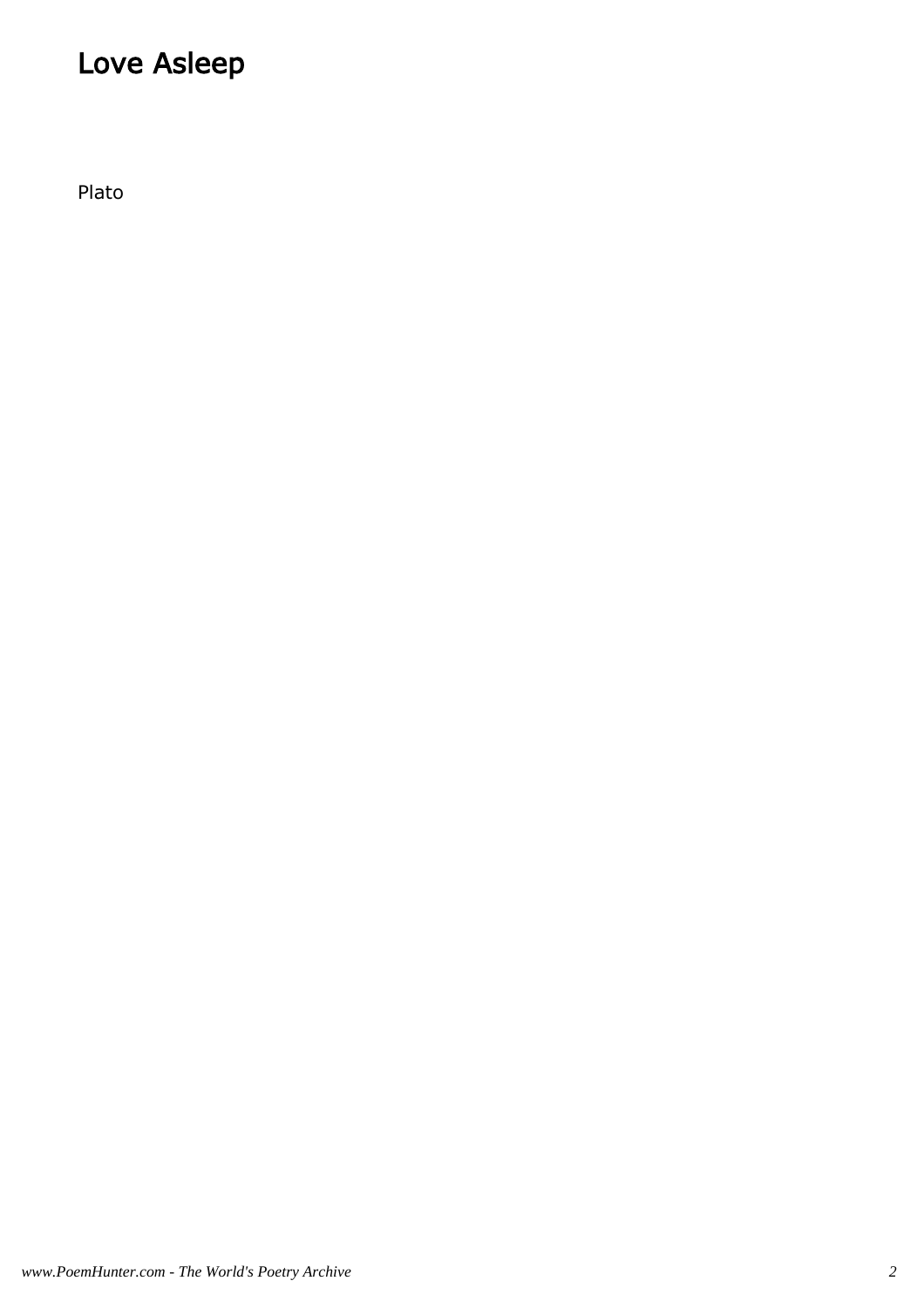#### Love Asleep

We reached the grove's deep shadow and there found Cythera's son in sleep's sweet fetters bound; Looking like ruddy apples on their tree; No quiver and no bended bow had he; These were suspended on a leafy spray. Himself in cups of roses cradled lay, Smiling in sleep; while from their flight in air, The brown bees to his soft lips made repair, To ply their waxen task and leave their honey there.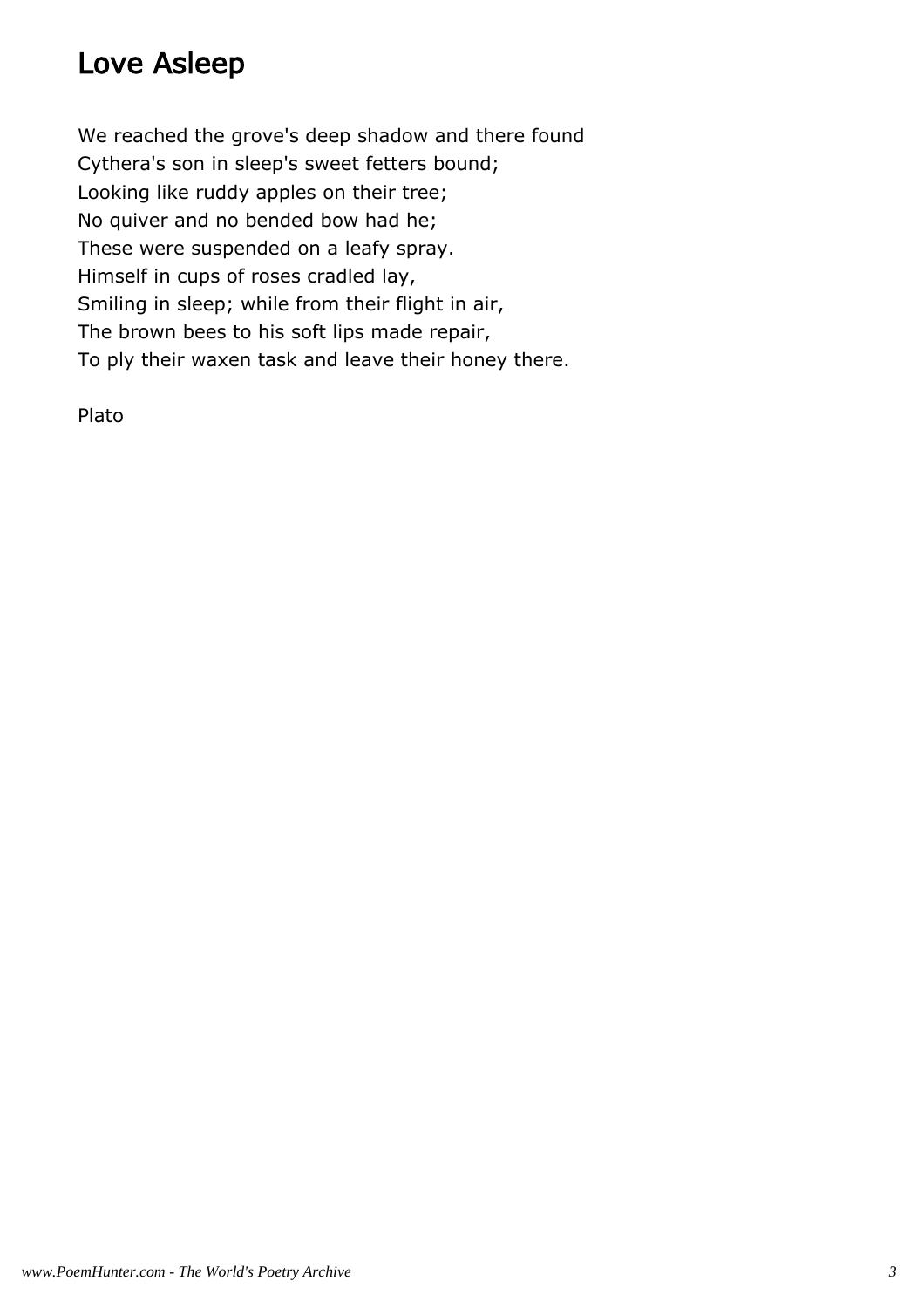#### Neath This Tall Pine

Neath this tall pine, That to the zephyr sways and murmurs low, Mayst thou recline, While near thee cooling waters flow. This flute of mine Shall pipe the softest song it knows to sing, And to thy charmèd eyelids sleep will bring.